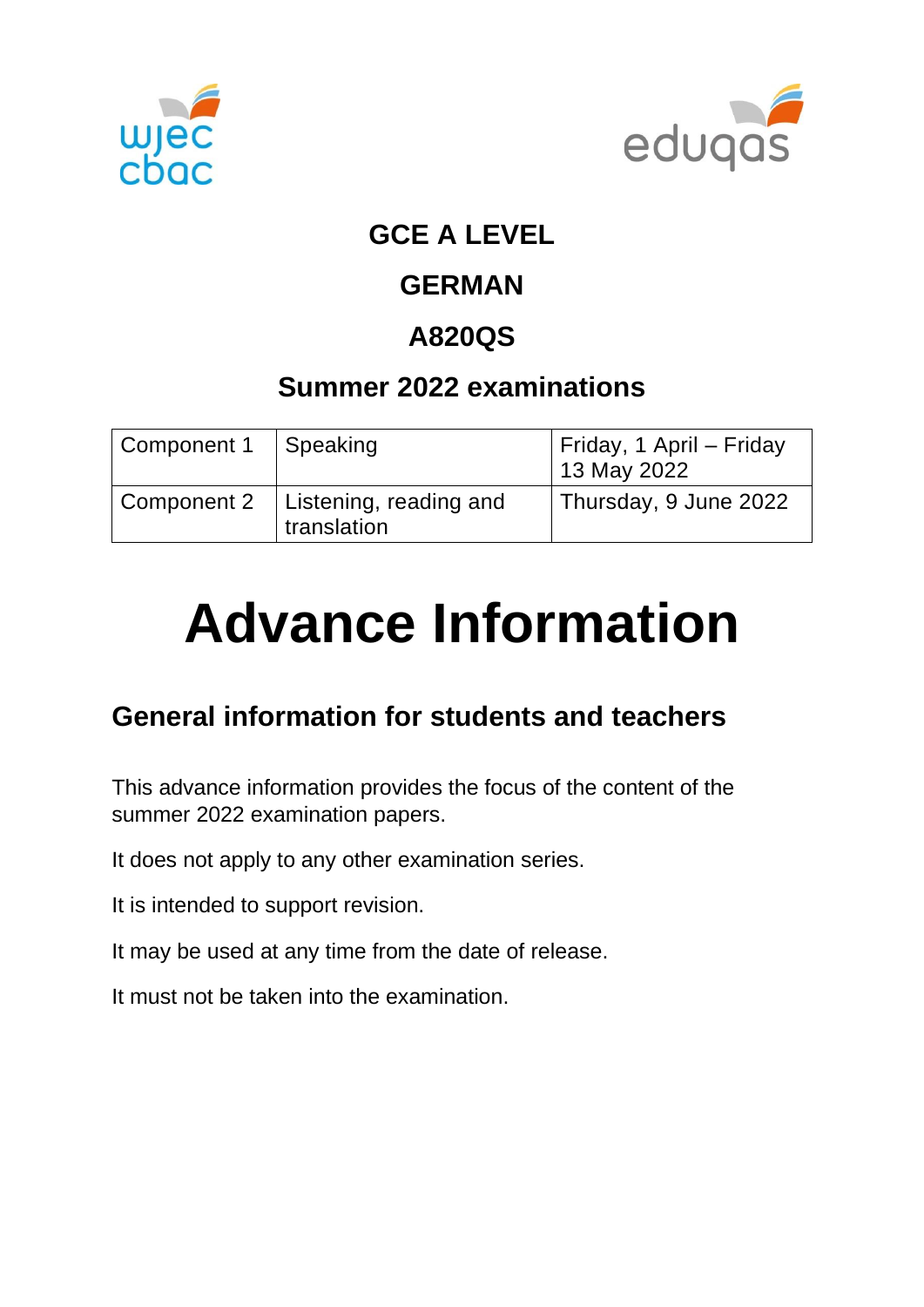### **Subject information for students and teachers**

A guidance document on advance information has been produced by The Joint Council for Qualifications (JCQ) on behalf of all awarding organisations. It can be found [here](https://www.jcq.org.uk/wp-content/uploads/2021/10/Advance-Information-for-General-Qualifications-2021-22.pdf).

This advance information covers Components 1 and 2 only. It applies to Task 2 only in Component 1, the theme-based discussion, based on a stimulus card. There is no advance information for Component 3.

The following areas of content are suggested as key areas of focus for revision and final preparation, in relation to the Summer 2022 examinations.

The aim should still be to cover all specification content in teaching and learning.

#### **Component 1**

| Sub-theme                                                                                 | Sub-sub-theme                                                     |
|-------------------------------------------------------------------------------------------|-------------------------------------------------------------------|
| <b>Education and employment</b><br>opportunities                                          | The education system and student issues                           |
| Media, art, film and music in the<br>German-speaking world                                | Trends in media and art                                           |
|                                                                                           | Film and music in the lives of young people                       |
| <b>Migration and integration</b>                                                          | Factors which make migration/integration<br>easy/difficult        |
|                                                                                           | Reasons for migration                                             |
| Initial and subsequent process of<br>reunification                                        | Social and political challenges linked to<br>reunification        |
|                                                                                           | The events of autumn 1989                                         |
| <b>Families and citizenship</b>                                                           | The changing nature of marriage and<br>partnership                |
| <b>Discrimination and diversity</b>                                                       | Life for those who are discriminated<br>against                   |
| The economic impact of a united<br>Germany                                                | The economic advantages and challenges<br>linked to reunification |
| Youth trends and personal identity                                                        | Relationships with others and peer<br>pressure                    |
| Regional culture and heritage in<br>Germany, German-speaking countries<br>and communities | Festivals                                                         |